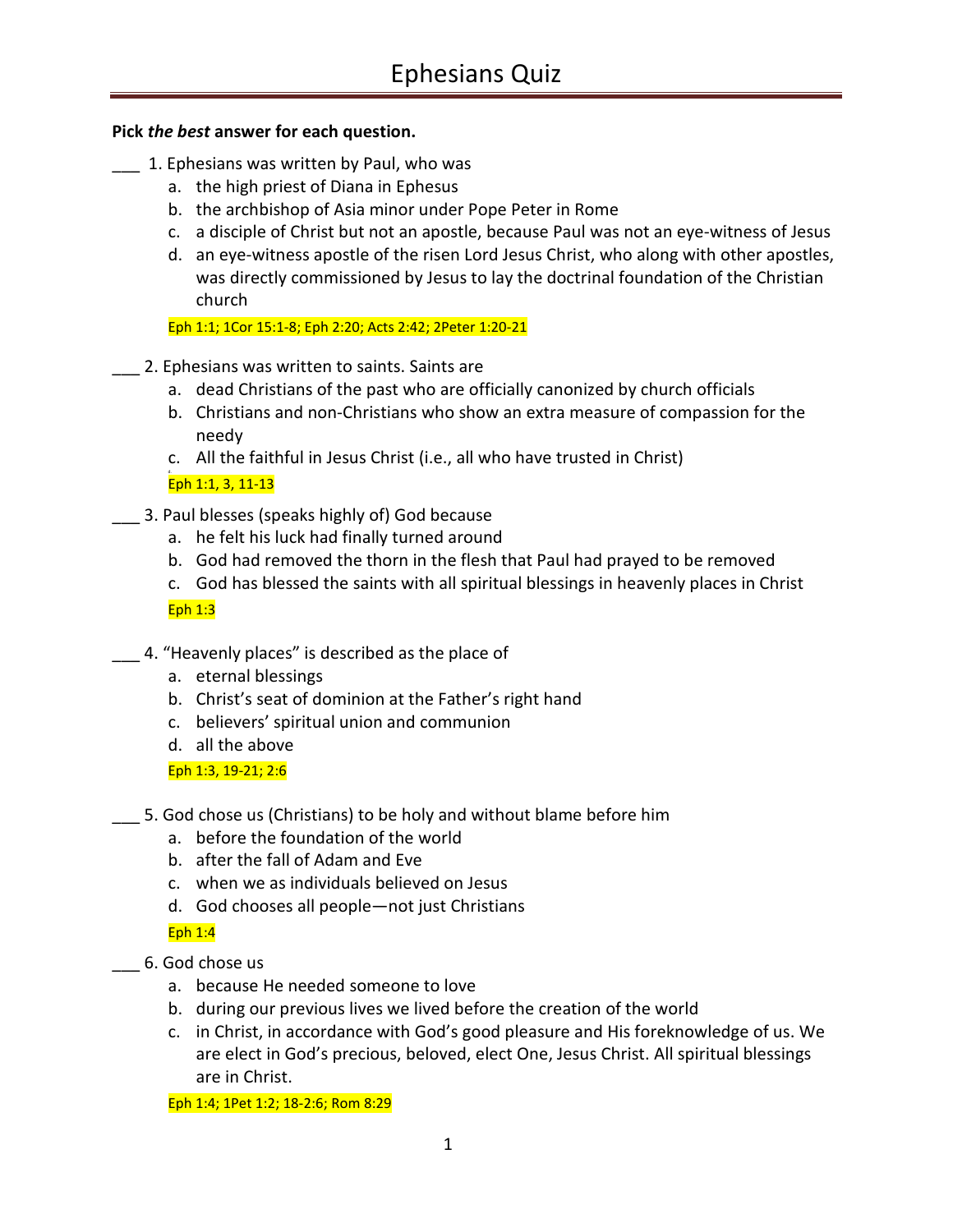- \_\_\_7. Regarding predestination…
	- a. predestination is a scriptural doctrine in which all Christians should rejoice
	- b. predestination means God has fixed believers' destiny ahead of time
	- c. those who God foreknew He predestinated to the adoption of children, to the praise of the glory of His grace, to be conformed to the image of his Son (that Jesus might be the firstborn among many brethren), and to an inheritance
	- d. all the above

Eph 1:5; Rom 8:29; 1Pet 1:2

- \_\_\_ 8. By the riches of God's grace and His abounding, manifold wisdom in Jesus Christ,
	- a. we have been accepted in the beloved, redeemed by his blood, and forgiven of sins
	- b. God has made peace with us through the blood of Christ
	- c. God has made known to us these glorious truths (i.e., the mystery of God's will which was once hidden is now revealed to believers)
	- d. all the above

#### Eph 1:6-9; 3:2-11; Jn 3:16; Rom 5:8

- \_\_\_ 9. The exceeding riches of God's grace
	- a. will continue to be shown to us in the ages to come, when we are gathered together unto Him
	- b. are only realized in this life—science has proven that there is no life after death
	- c. are earned by good works and not available to those who have sinned too much

Eph 1:10; 2:7; Rom 5:20

- \_\_\_ 10. All these spiritual blessings
	- a. are in proportion with God's riches in glory (heavenly places) in Jesus Christ
	- b. are in accordance with God's purpose and will, out of which He works all things
	- c. are for the praise of his glory (God's glory being the sum and substance of all His eternal, intrinsic perfections)
	- d. all the above

Eph 1:4-11

- \_\_\_ 11. God chose us to salvation in Christ *through belief* in the truth of Christ
	- a. God *gave* spiritual blessings *before the world began* for the benefit of those who would believe in Christ
	- b. We *received* these blessings and were saved *in time after* hearing and believing the gospel
	- c. Before faith, we Gentiles are described as being in Adam, enemies of God, dead in trespasses and sins, by nature the children of wrath, without Christ, being aliens from the commonwealth of Israel, and strangers from the covenants of promise, having no hope, without God in the world, and afar off
	- d. All the above

**11**. 2Thes 2:13 **a**. Eph 1:1-4, 11-13; 2Tim 1:9 **b**. Jn 5:24; 2:11-13; Col 1:21; Gal 3:26-28 **c**. Rom 5:10; 1Cor 15:22; Eph 2:1-13; Col 1:21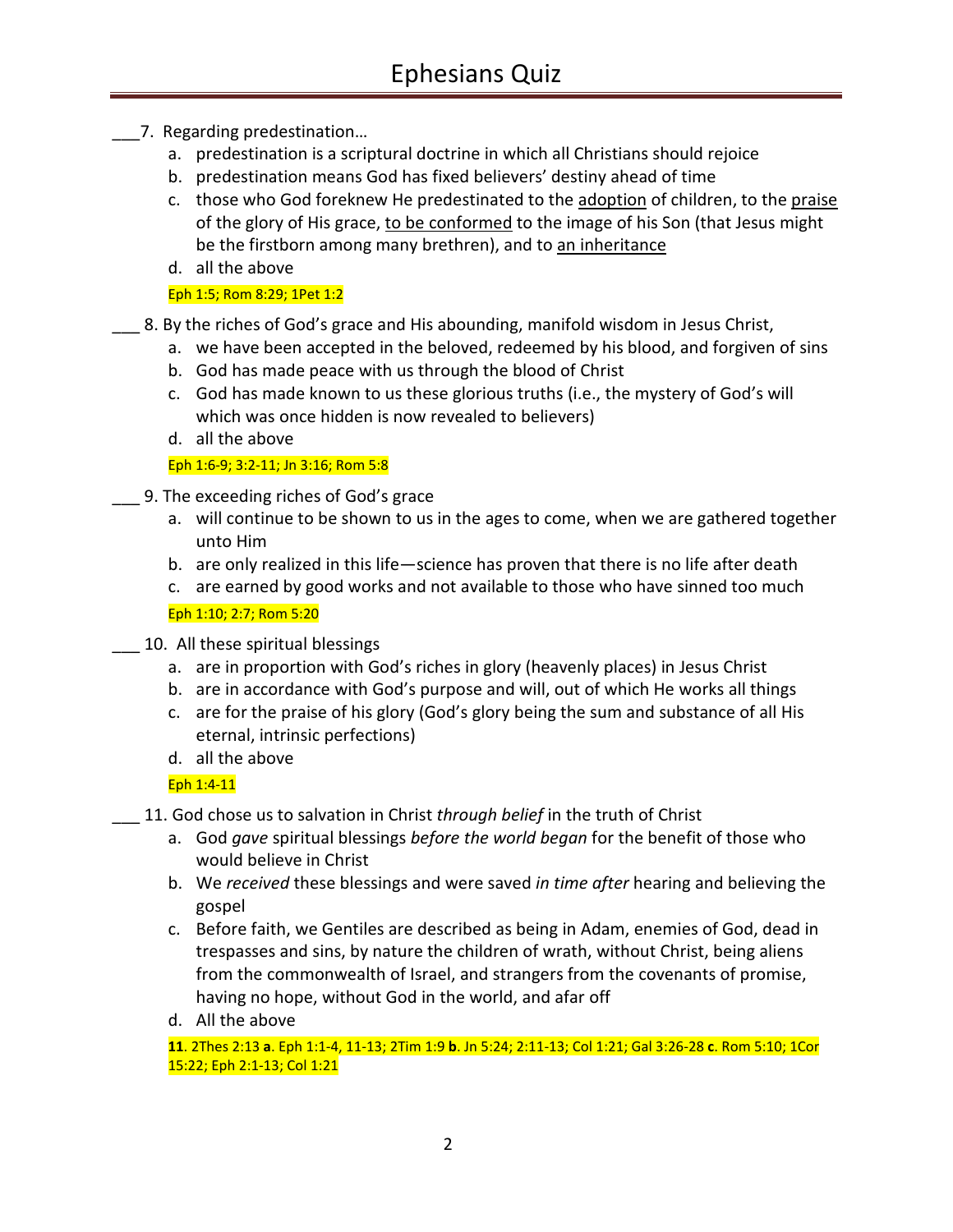- 12. After believing the truth, we were sealed with the Holy Spirit. God's indwelling Spirit is...
	- a. God's seal or mark of ownership unto the day of redemption
	- b. the earnest (or first fruit) that secures the believer's promised inheritance (guaranteeing that there is much more to come)
	- c. a second work of grace which can commence years after a person is saved
	- d. a. and b. only

Eph 1:13-14; 4:30; Mark 9:4; Rev 7:2-3; 2Cor 1:22; Gal 4:6; Rom 8:15, 22-23

- 13. Paul ceased not to give thanks and to pray for the Ephesian Christians. He prayed for...
	- a. their physical ailments
	- b. their material blessings
	- c. their knowledge, understanding, and comprehension of the love of Christ, the hope of their calling, the riches of their inheritance, and the exceeding power of the resurrected, exalted, and reigning Lord Jesus that worked in them. That God would strengthen them with might by the Spirit in the inner man, that they might be filled with all the fullness of God.

Eph 1:15-23; 3:13-21 (The selection of c does not mean a and b are not legitimate matters of prayer, but the comparison can help us with priority and emphasis in our prayers)

- 14. We were made alive in Christ when we believed.
	- a. Before being made alive in Christ by faith, we were dead in sins in Adam. Before faith, we were dead in trespasses and sins, unregenerate, not joined to Christ, having no spiritual new birth or spiritual life. We walked according to the course of this world, lived by the lusts of our flesh, and were by nature the children of wrath. We were without Christ, without God, and without hope.
	- b. Through faith/believing, we are risen with Christ (Col 2:12), our hearts are purified (Acts 15:9), we have access into His grace (Rom 4:16; 5:2; Eph 2:8), we have His imputed righteousness (Rom 4:4,5,11,24; 10:10; Phil 3:9), we have life through His name (John 20:31), we have eternal life (John 3:15, 16. 36; 5:24; 6:47), Christ indwells our hearts (Eph 3:17), we received the remission of sins (Acts 10:43), we received the Holy Spirit (John 7:39), we were saved (Acts 16:31; Rom 10:9-10; Eph 2:8), justified (Acts 13:39; Rom 3:28; 5:1; Gal 2:16), became His children (Jn 1:12; Gal 3:26), and were sealed by the Holy Spirit unto the day of redemption (Eph 1:13; 4:30).
	- c. God calls (1Pet 5:10), reproves (John 16:8), invites (Rev 22:17), draws (John 6:44; 12:32-33), leads (Rom 2:4), guides (Acts 8:31), reasons with (Isa 1:18), preaches to (Rom 10:13-15; 1Cor 1:21), exhorts (Acts 2:40), testifies (1John 4:14), teaches (Col 1:28), persuades (Acts 28:23; 2Cor 5:11), convinces (Titus 1:9), and warns (Ezek 3:18-19; 33:7-8; Col 1:28) sinners. God thus gives repentance and faith through His goodness, His word, His Spirit and His children, revealing who Jesus is, opening sinners' hearts to Christ (2Tim 2:25; Rev 2:21; Heb 12:2; Acts 14:27; 16:14; Matt 16:16-17; Acts 16:14)
	- d. All the above

**a**. Rom 5:10; 1Cor 15:22; Eph 2:1-13; Col 1:21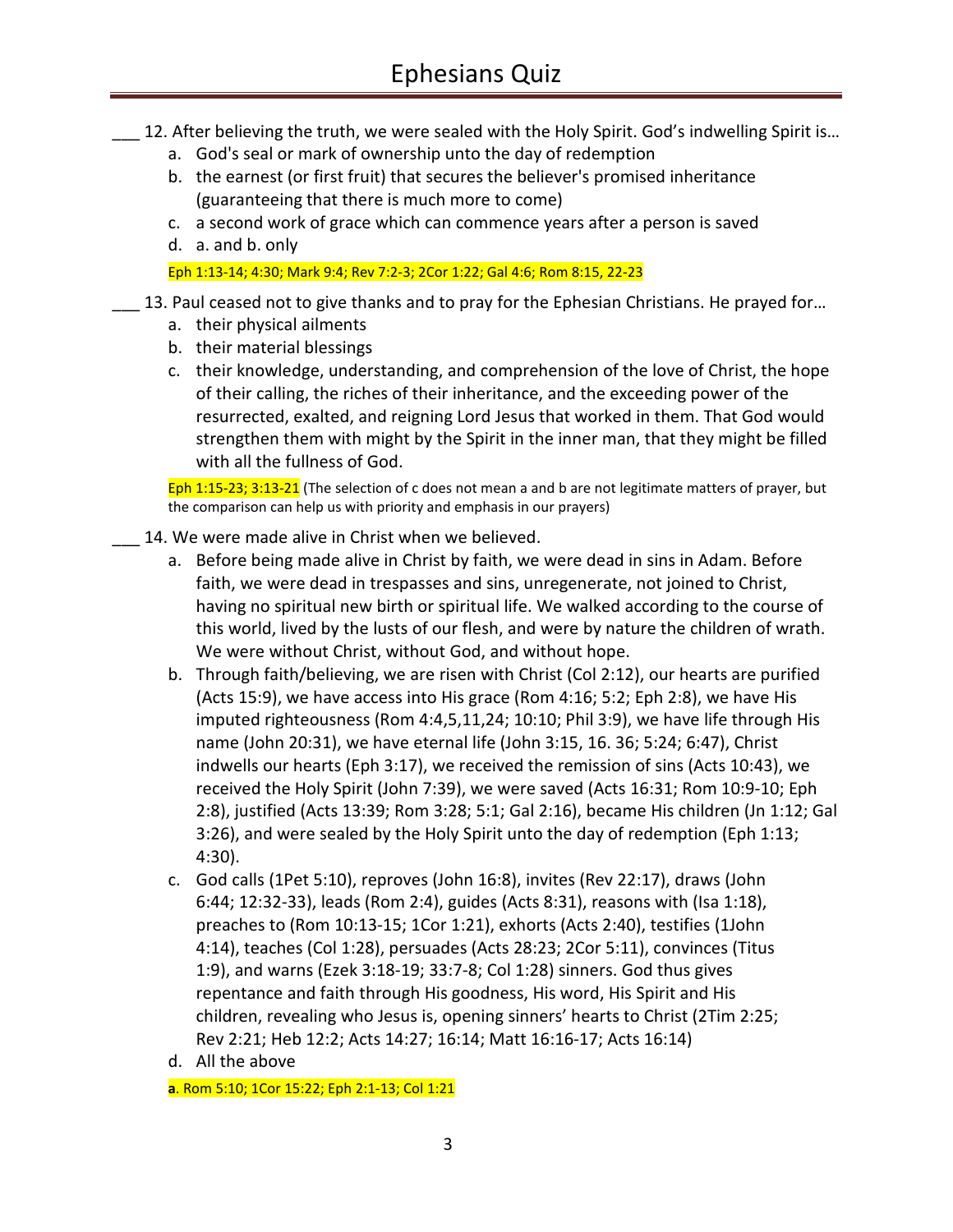- 15. We were saved by grace through faith unto good works
	- a. Salvation is by Christ's death--eliminating all glorying of man except in the cross (Eph 1:7; 2:13; Gal 6:14; Rom 4:2; 1Cor 1:23-29; 4:7)
	- b. Spiritual birth is not of blood, nor of the will of the flesh, nor of the will of man, but of God (John 1:13)
	- c. Salvation is God's free gift received by faith--not by works lest any man should boast (Rom 3:26-28; 5:18; 6:23; Eph 2:8-9). Salvation is by God's grace--not of God's indebtedness to man's works (Eph 2:8; Rom 4:2-5). Salvation is by God's mercy--not by works of righteousness (Titus 3:5)
	- d. Good works are the result, not the means, of salvation (Eph 2:8-10; Titus 3:5- 8; 1Cor 15:58)
	- e. All the above
- \_\_\_ 16. God has made peace and reconciled into one body both Jews and Gentiles
	- a. by the cross of Jesus, abolishing and slaying the enmity between us and God, even the law of commandments that condemned both Jews and Gentiles
	- b. through the ecumenical movement that emphasizes the unity of all religions
	- c. by saving Gentiles through Jesus and saving Jews by virtue of their physical ethnicity

**16**. Eph 2:12-16; Rom 16:7; Jn 17:21-23; 1Cor 12:13, 27 **a**. Heb 7:18 Disannulled; Gal 3:19-26 No longer needed; Heb 8:13 Decaying and ready to vanish; Heb 7:11-12 Changed law necessitated by changed priesthood (Levi to Melchizedek); Eph 2:15 Abolished; Col 2:14 Blotted out; Matt 5:17 Fulfilled; Rom 6:14; 7:4 Not under law, but grace instead; Rom 10:14 Christ the end of the law; 2Cor 3:7-13; Done away, abolished, even that on tables of stone; Acts 15:5,19, 24, 28; 21:24-25 Gentile believers not to keep it; Gal 3:2-3 Neither justified nor sanctified by it; Rom 14:5-6; Gal 4:9-11; Col 2:13-17) **c.** Mat 21:43; 1Thes 2:14- 16; Romans 9-11; Luke 13:24-29; Jn 3:3-5; 1Thes 2:14-16; Rom 9-10

- 17. This "one body" is referred to as the house of God
	- a. built upon the foundation of the apostles and prophets, Jesus Christ himself being the chief corner stone
	- b. fitly framed and built together for a habitation of God through the Spirit
	- c. the house of God is the physical, brick and mortar, church building
	- d. a. and b. only

Eph 2:19-22; 1Tim 3:15

- 18. This one body, comprised of the saved in Christ from both Jewish and Gentile lineage,
	- a. is the church, of which Jesus is the builder and head
	- b. included the first believers in Jesus
	- c. was a mystery hidden in God in ages past
	- d. was revealed to the apostle Paul to make known the mystery of how the Gentiles should be fellow heirs, and of the same body, and partakers of his promise in Christ by the gospel
	- e. all of the above

**a**. Matt 16:18; Eph 1:22-23; 1Cor 12:27 **b**. Eph 2:12-16; Rom 16:7; Jn 17:21-23; 1Cor 12:13, 27 **c and d**. Eph 3:1-10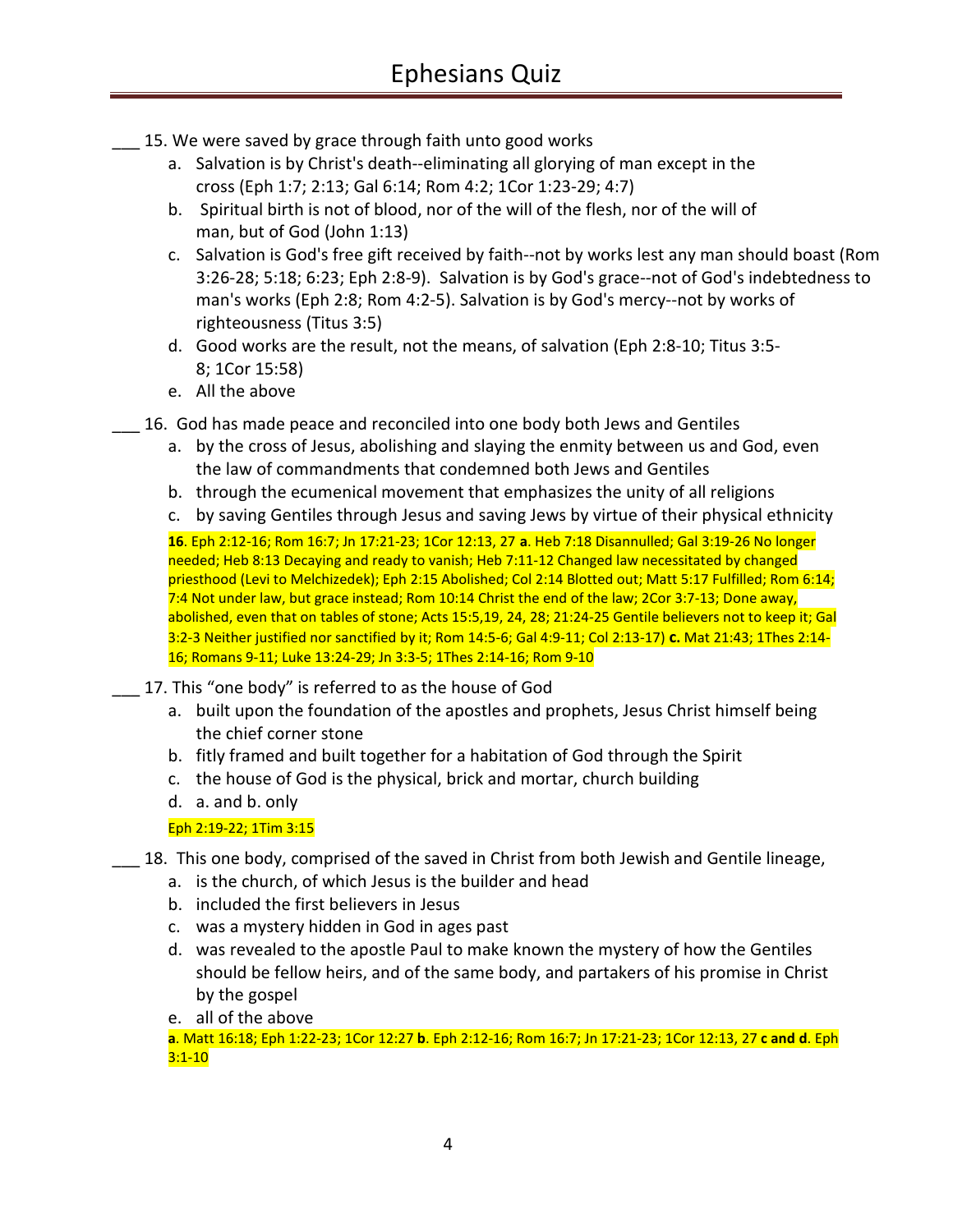- \_\_\_ 19. In light of being blessed with all spiritual blessings, we are beseeched to
	- a. do nothing and wait passively for the sound of the trumpet
	- b. keep all the law of Moses
	- c. to walk worthy of our calling in the Lord, in all lowliness, meekness, longsuffering, unity, and love

Eph 4:1; Col 1:10; 1Thes 2:12; 4:1

\_\_\_ 20. God has gifted each member of the body and gifted the church corporately with…

- a. prophetic insight to know the day and hour of the Lord's return
- b. apostles, prophets, evangelists, pastors and teachers, for the perfecting of the saints, for the work of the ministry, for the edifying of the body of Christ
- c. continuing revelation (revelation is not limited to the sixty-six books of the Bible) Eph 4:7-12
- \_\_\_ 21. God's purpose is a unified and perfect (i.e., mature) church versus
	- a. a church concerned about doctrinal issues which can divide people
	- b. an immature, undiscerning church tossed to and fro with every wind of doctrine by the cunning deceit of men
	- c. a church with saints who still sin (the truly saved have attained sinless perfection) Eph 4:13-17
- 22. The walk we have learned through the truth of Christ is
	- a. not as the unsaved whose understanding is darkened through the ignorance and blindness of their hearts
	- b. no different from the unsaved (Christians do not live any more righteously than the unsaved; we are just forgiven)
	- c. no different from the unsaved (God is not concerned with how Christians live; only that we have a personal, private, internal faith)

# Eph 4:18-24

- 23. The key to the worthy walk is
	- a. earning salvation by good works—this is what walking worthy of the Lord means
	- b. being renewed in the spirit of our mind, not thinking as the unsaved think
	- c. nonsensical. Scripture never tells us to walk worthy of the Lord, since we already have Christ's perfect righteousness imputed to us

Eph 4:1, 17-24; Col 1:10; 1Thes 2:12; 4:1

- \_\_\_ 24. This walk of putting off the old man and putting on the new man means we are to
	- a. speak the truth rather than lie
	- b. forgive rather than being bitter and angry
	- c. work hard and give to the needy rather than steal
	- d. speak words which edify rather than corrupt
	- e. all of the above

Eph 4:22-32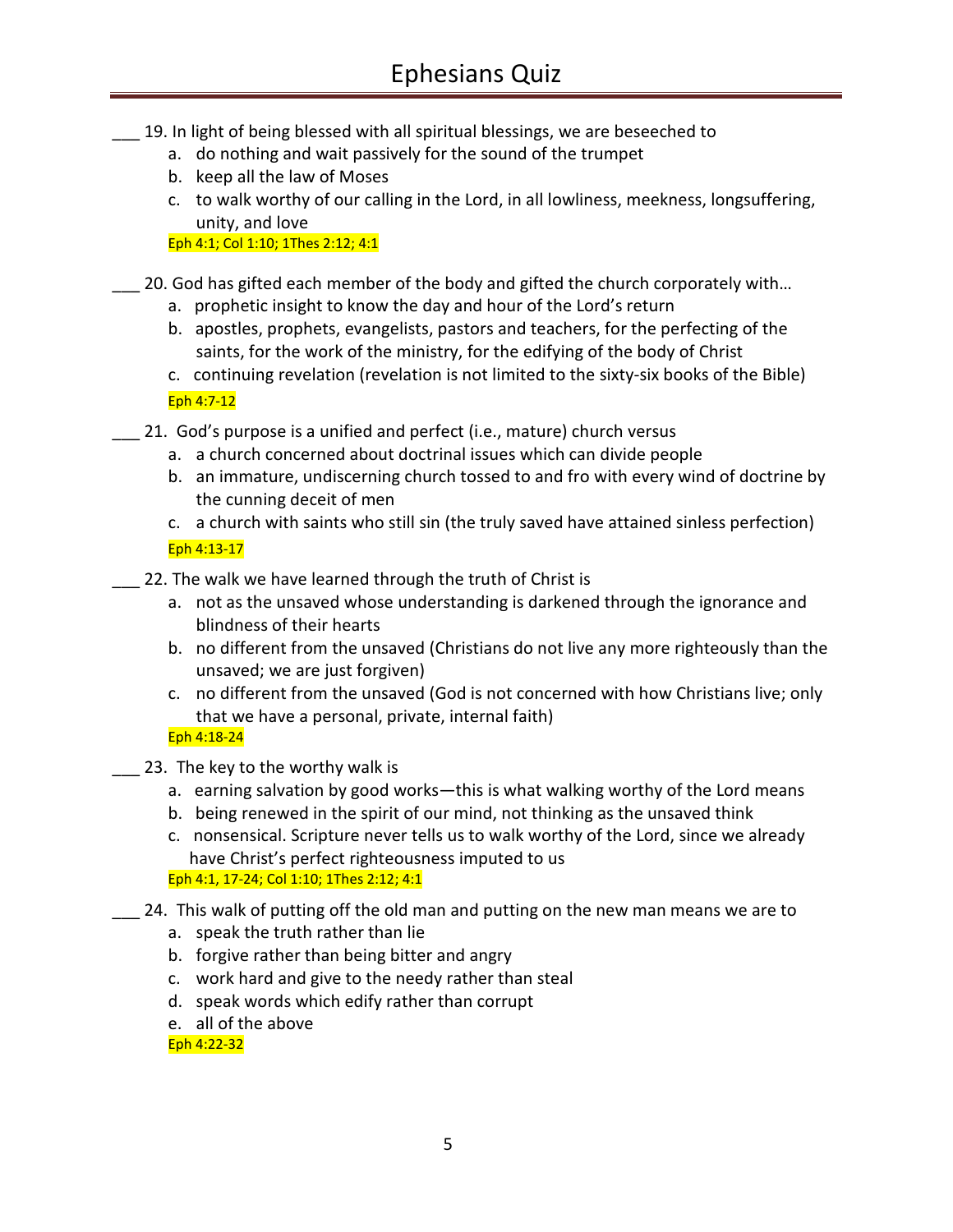- 25. This new, humble, loving, wise, holy, and righteous walk is
	- a. attainable apart from Christ as proven by many non-Christians who live this way
	- b. unattainable to all people and thus only frustrates those who desire it (We should instead seek to be happy and tolerant of various lifestyles. Issues of right and wrong are all relative and thinking on such issues makes us feel unnecessarily guilty and always produces a "holier than thou" attitude)
	- c. patterned and empowered by Jesus Christ's sacrifice for us and available only to those who are in Christ

Eph 4:24, 32-5:2; Romans 8:4; 2Peter 1:15-16

- 26. By living in a manner unworthy of the Lord,
	- a. it is no biggie (we can always ask for forgiveness later)
	- b. we can better identify with the unsaved and have a better chance of leading them to Christ
	- c. we grieve the Holy Spirit

Eph 4:30

- 27. Fornication (i.e., sex outside of marriage), uncleanness, covetousness, filthiness, and foolish talking
	- a. doesn't hurt anyone so any prohibition against such is overly restrictive and archaic
	- b. *will* never happen in a Christian's life
	- c. *should* never happen in a Christian's life (…let it not be once named among you, as is fitting for saints)

Eph 5:3

- \_\_\_ 28. Those who live in such a way (fornicators, unclean persons and covetous)
	- a. have no inheritance in the kingdom of Christ and of God
	- b. because of these things comes the wrath of God on them
	- c. can continue to live this lifestyle with full assurance of salvation
	- d. a. and b. only

Eph 5:5-6; 1Cor 6:9-10; Gal 5:19-21

- \_\_\_ 29. Regarding these unfruitful works of darkness, children of light are commanded to
	- a. not partake of them
	- b. have no fellowship with them
	- c. reprove (i.e., expose) them
	- d. all of the above

Eph 5:7-14; 2Cor 6:14-18

- \_\_\_ 30. In these evil days, we are commanded to
	- a. walk circumspectly (carefully, exactly, accurately)
	- b. be wise, not fools, understanding what the will of the Lord is
	- c. redeem the time (recover it from being used for evil purposes)
	- d. all of the above

Eph 5:15-17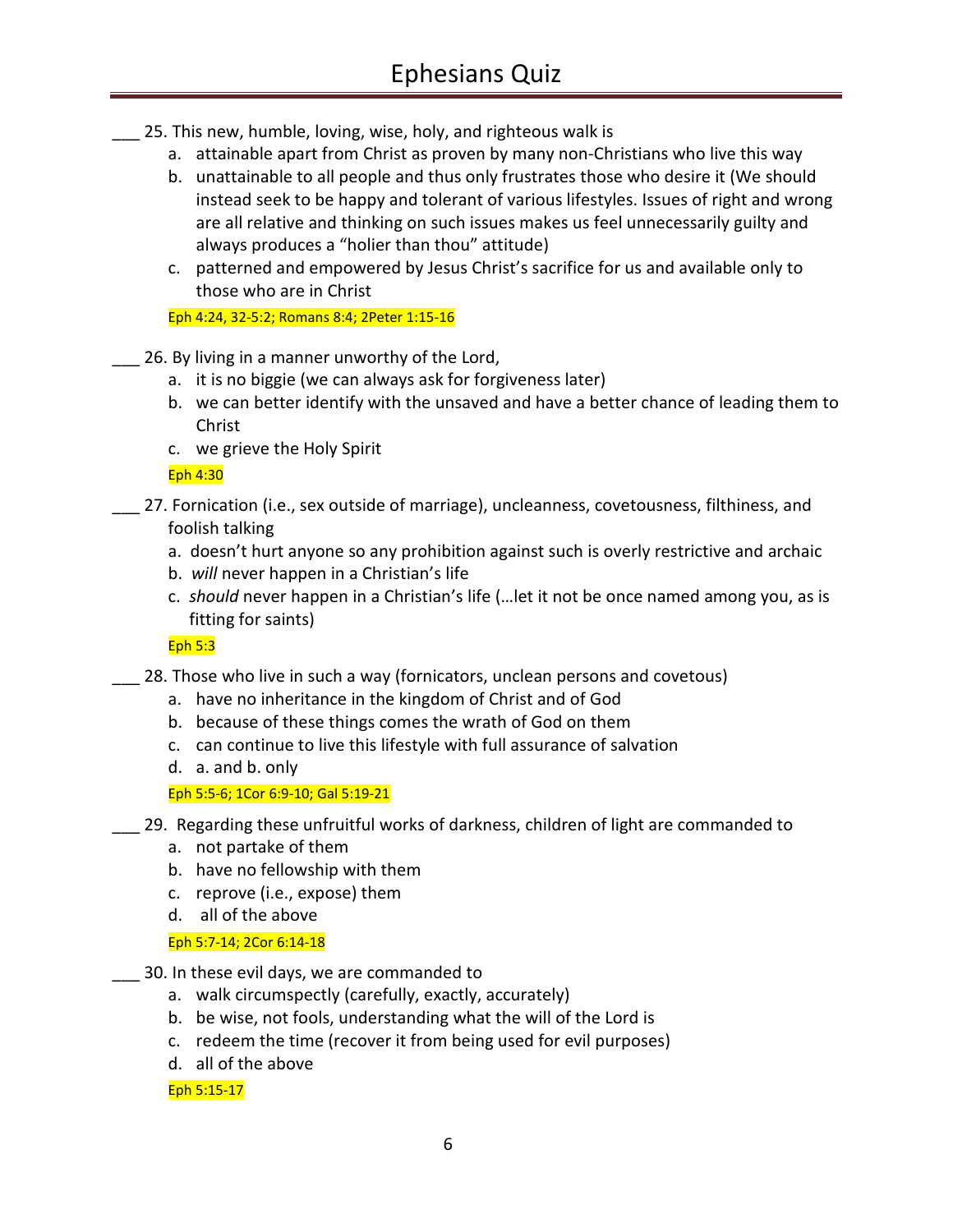- \_\_\_ 31. The Christian is not to be filled with wine, but with the Holy Spirit,
	- a. with the evidence of all the signs of Acts chapter 2
	- b. speaking to each other in psalms, hymns and spiritual songs, singing and making melody in our hearts to the Lord, giving thanks always for all things, submitting one to another in the fear of God
	- c. as a one-time event that step-functions the believer forever into super-Christian status

Eph 5:18-21

# \_\_\_ 32. Wives are to

- a. submit to their own husbands as unto the Lord
- b. usurp their husband's authority
- c. resent their husband's authority
- d. utterly reject the concept of the husband's headship in marriage

Eph 5:22-24, 33

- \_\_\_ 33. Husbands are to
	- a. love their wives as Christ loved the church and gave himself for it
	- b. lord it over their wives in a proud, selfish manner
	- c. refuse to assume the responsibility of headship in marriage
	- d. never consult with their wives on any decisions

#### Eph 5:25-33

- \_\_\_ 34. Children are to
	- a. obey their parents in the Lord
	- b. honor their father and mother
	- c. believe in God's promise of blessing to those who honor and obey their parents in the Lord
	- d. all of the above

Eph 6:1-3

- \_\_\_ 35. Fathers are to
	- a. discipline their children
	- b. bring children up in the nurture and admonition of the Lord
	- c. avoid provoking their children to anger
	- d. all of the above

Eph 6:4

- \_\_\_ 36. Servants are to obey their masters
	- a. with fear and trembling, and singleness of heart, as to Christ
	- b. with good will as to the Lord, not to men
	- c. knowing that whatever good thing he does as to Christ, God will reward him
	- d. all of the above

Eph 6:5-8